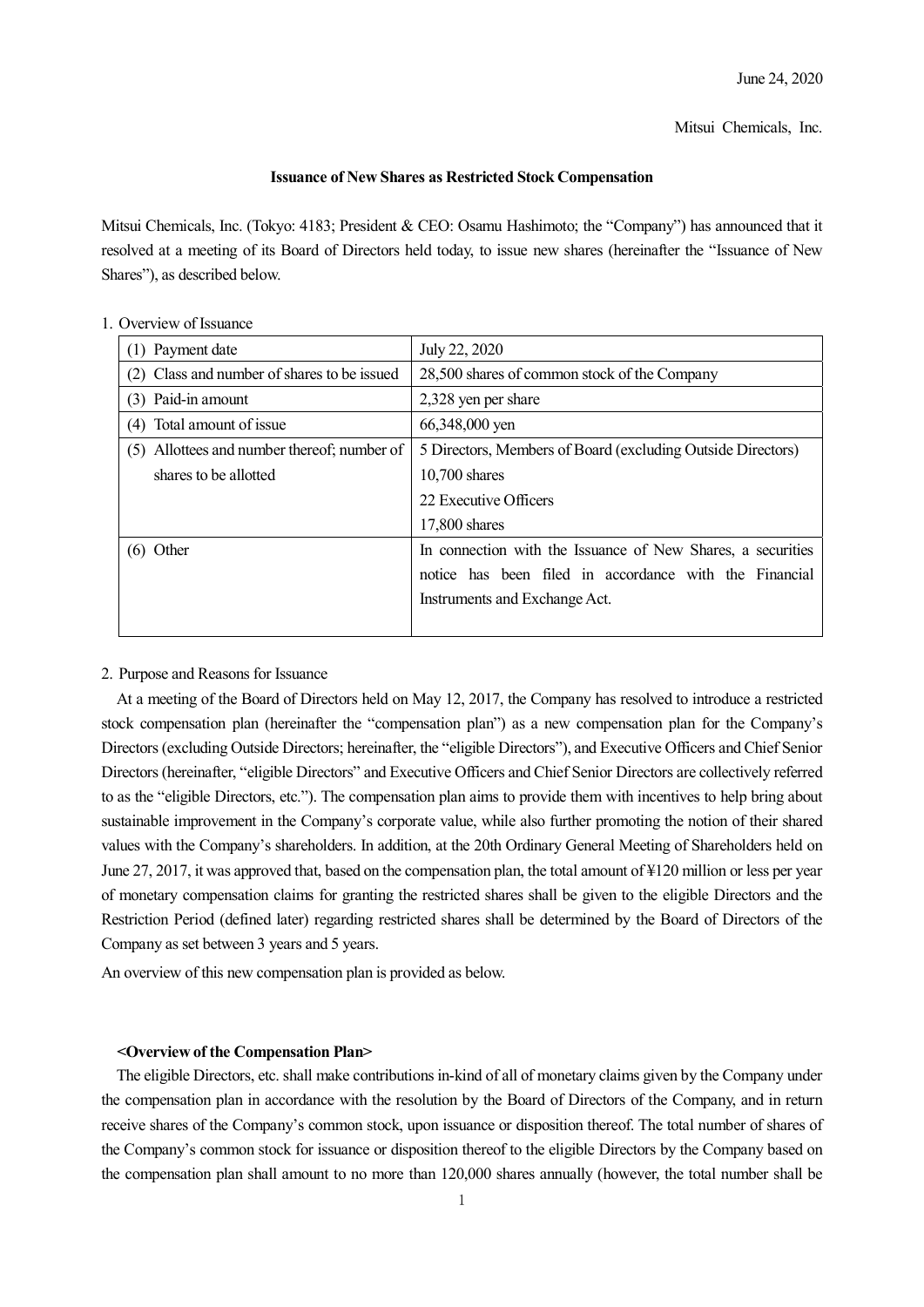adjusted to a reasonable extent, in cases where, following today, there is a stock split of the Company's shares of common stock (including a gratis allotment of shares of the Company's common stock) or share consolidation thereof, or otherwise in cases where circumstances arise necessitating adjustment in the total number of shares of the Company's common stock to be issued or disposed of as restricted shares).

The amount to be paid in per share for the Company's common stock above shall be the amount determined by the Board of Directors to the extent that does not constitute an especially advantageous sum for the eligible Directors, etc. who receive such shares of common stock, based on the closing price of common stock of the Company on the Tokyo Stock Exchange on the business day immediately preceding the date of the resolution by the Board of Directors (or the closing price on the transaction day immediately prior thereto if no transaction is made on such business day).

In addition, with respect to the aforementioned issuance or disposition of shares of the Company's common stock, the Company and each of the eligible Directors, etc. shall conclude an agreement on allotment of restricted shares, the outline of which includes: i) the eligible Directors, etc. may neither transfer, create a security interest on, nor otherwise dispose of the allotted shares of common stock of the Company during a certain restriction period; and ii) the Company shall make gratis acquisition of the shares of common stock under certain circumstances.

In consideration of the purpose of the compensation plan, the scope of duties of each of the eligible Directors, etc. and other various circumstances, and with the aim of securing capable personnel as officers and employees and further increasing the motivation of each of the eligible Directors, etc., the Company will grant the total of 66,348,000 yen of monetary claims (hereinafter the "monetary claims") to the eligible Directors and issue 28,500 new shares of common stock to them by contributions in-kind of the monetary claims. Furthermore, as the compensation plan has been introduced as an incentive to increase medium- to long-term corporate value, and taking into consideration the period in which the management measures will contribute to performance, the Restriction Period (defined later) shall be five years.

For the Issuance of New Shares, under the compensation plan, the 27 eligible Directors, etc. who are planned allottees shall pay in all of the monetary claims in the form of property contributed in kind and receive shares of common stock of the Company that shall be issued by the Company.

## 3. Overview of the Allotment Agreement

An Overview of the agreement on allotment of restricted shares (hereinafter the "Allotment Agreement") that the Company and each of the eligible Directors, etc. shall conclude in the Issuance of New Shares is stated below.

# (1) Restriction Period

The eligible Directors, etc. may neither transfer, create a security interest on, nor otherwise dispose of the shares of common stock of the Company allotted under the Allotment Agreement (hereinafter the "Allotted Shares") between July 22, 2020 and July 21, 2025 (hereinafter the "Restriction Period"). The restriction described in the preceding sentence will hereinafter be referred to as the "Restriction."

### (2) Condition on Removal of Restriction

On the condition that the eligible Directors, etc. have continued to serve as Director, Executive, Corporate Auditor, Executive Officer, Chief Senior Director, Senior Director, Councillor, Advisor, Senior Advisor, employee, or an equivalent position of the Company or a company affiliated with the Company during the Restriction Period, the Company shall remove the Restriction for all of the Allotted Shares upon the expiration of the Restriction Period.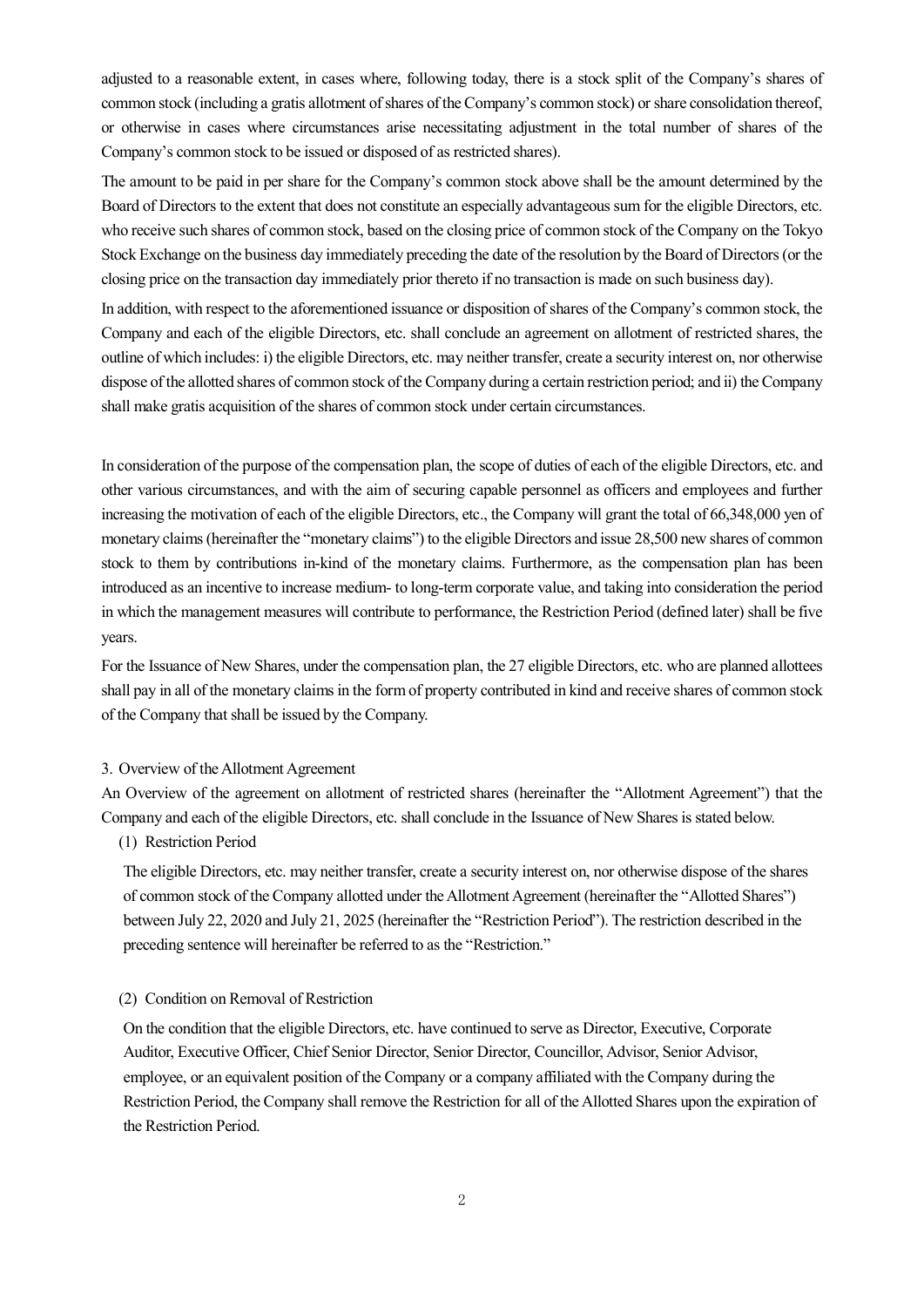- (3) Treatment of vacations or retirements of the eligible Directors, etc., due to expiration of term, death, compulsory retirement age, or other fair reasons
	- i) Condition on removal of the Restriction

In cases where an eligible Director, etc. vacates or retires from the position of Director, Executive, Corporate Auditor, Executive Officer, Chief Senior Director, Senior Director, Councillor, Advisor, Senior Advisor, employee, or an equivalent position of the Company or a company affiliated with the Company due to expiration of term, compulsory retirement age, or other fair reasons (except for in case of death), the Company shall remove the Restriction upon the time immediately after the vacation or retirement (however, in case of the vacation or retirement due to death, upon the time determined separately by the Board of Directors (which shall fall in the Restriction Period) after the death of the eligible Directors, etc.) on the condition that either of the above positions was maintained throughout the Restriction Period until such vacation or retirement.

ii) Number of the Allotted Shares for which the Restriction is removed

The number of the Allotted Shares for which the Restriction is removed (Shares less than one unit shall be rounded off.) shall be obtained by multiplying the number of the Allotted Shares held at the time of vacation or retirement stated in i) above (including in the case of death) by the relevant eligible Directors, etc. by the number calculated by dividing the number of months from April of the year that includes the payment date (July 22, 2020) for the Allotted Shares to the month that includes the date of the relevant vacation or retirement by 12 (If the calculated number exceeds 1, the number shall be 1.).

## (4) Gratis acquisition by the Company

The Company shall automatically acquire all of the Allotted Shares for which the Restriction is not removed, at no cost.

In cases where an eligible Director, etc. vacates or retires from any of the position of Director, Executive, Corporate Auditor, Executive Officer, Chief Senior Director, Senior Director, Councillor, Advisor, Senior Advisor, employee, or an equivalent position of the Company or a company affiliated with the Company during the Restriction Period, the Company shall automatically acquire the Allotted Shares at no cost excluding the case where the vacation or retirement is caused by expiration of term, death, compulsory retirement age, or other fair reasons.

#### (5) Management of shares

During the Restriction Period, the Allotted Shares shall be managed in a dedicated account opened by the eligible Directors, etc. at Nomura Securities Co., Ltd., in order to ensure that the eligible Directors, etc. neither transfer, create a security interest on, nor otherwise dispose of the shares during that period. In order to secure the effectiveness of the Restriction, etc. related to the Allotted Shares, the Company has entered into a contract with Nomura Securities Co., Ltd. with regard to the management of the Allotted Shares in a dedicated account at Nomura Securities Co., Ltd. established by each of the eligible Directors, etc. The eligible Directors, etc. have agreed on the details of management in the relevant dedicated accounts.

### (6) Treatment during organizational restructuring, etc.

In cases where, during the Restriction Period, a General Meeting of Shareholders of the Company (however, in cases where the organizational restructuring, etc., in question does not require approval from a General Meeting of Shareholders of the Company, the Board of Directors of the Company) approves a merger agreement wherein the Company becomes the extinct company, or a share exchange agreement or a share transfer plan wherein the